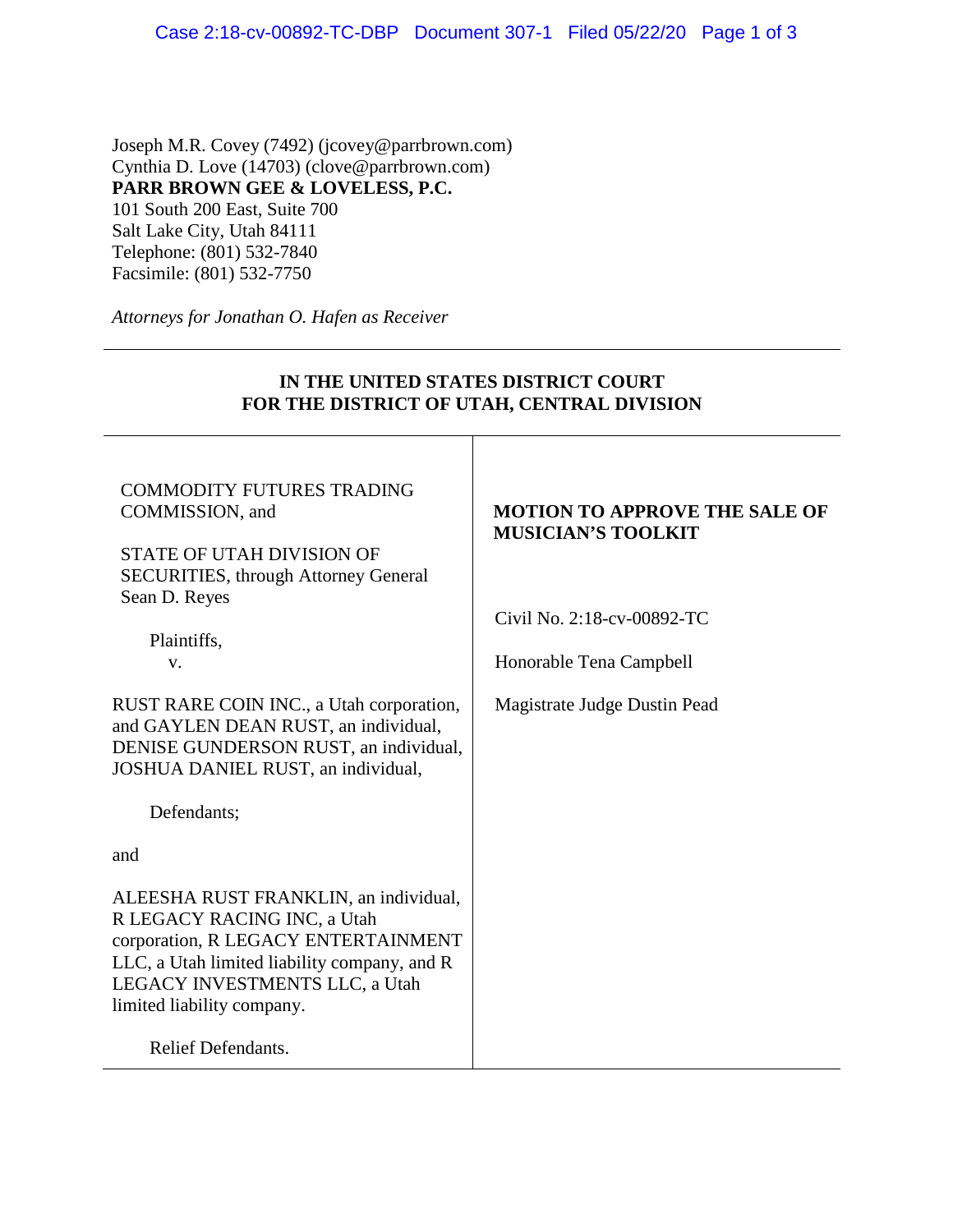### Case 2:18-cv-00892-TC-DBP Document 307-1 Filed 05/22/20 Page 2 of 3

Before this Court is the Receiver's Motion to Approve the Sale of Musician's Toolkit (the "Motion").

Based thereon, and for good cause shown,

## **IT IS HEREBY ORDERED** that:

1. The Motion is **GRANTED**; and

2. The Receiver is authorized to sell Musician's Toolkit and its assets on an "as it where is" basis to Edsplain LLC for \$25,000 cash, as well 7% of gross revenues from Musician's Toolkit for the term of 18 months up to \$70,000, payable on a quarterly basis.

3. The Receiver is also authorized to take possession of the subscription fees held by the web-hosting company and to add them to the Receivership Estate.

## **SO ORDERED.**

DATED this  $\_\_$  day of May, 2020.

Honorable Tena Campbell United States District Judge